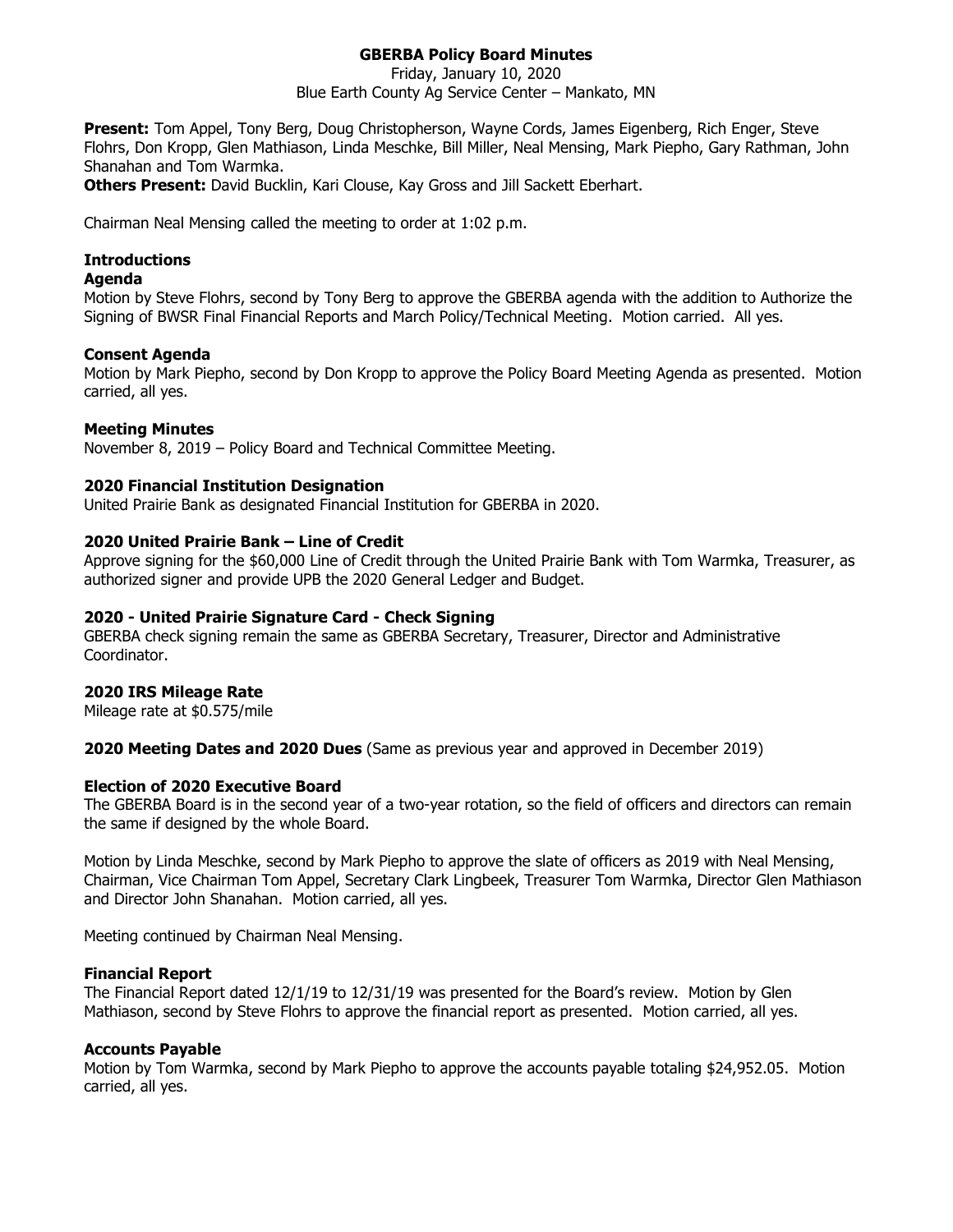## **PAGE 2 GBERBA POLICY MINUTES JANUARY 10, 2020**

### **GBERBA Cost-Share Contract Final Payment**

Andrew Krusemark 319-TMDL(46-05) Cover Crops (80 acres) Cost \$3,157.33 C-S \$1,578.67

Motion by Linda Meschke, second by Steve Flohrs to approve the Cost-Share contract final payment for Krusemark (\$1,578.67). Motion carried, all yes.

### **GBERBA Contract Approval**

| Jared Mensing | 22-48(319-TMDL-16) | Cover Crops (37 ac.) | Cost \$1,665.00 C-S \$832.50   |
|---------------|--------------------|----------------------|--------------------------------|
| Neal Mensing  | 22-49(319-TMDL-16) | Cover Crops (32 ac.) | Cost \$1,440.00 C-S \$720.00   |
| Neal Mensing  | 22-50(319-TMDL-16) | Cover Crops (75 ac.) | Cost \$3,375.00 C-S \$1,687.50 |
| Neal Mensing  | 22-51(319-TMDL-16) | Cover Crops (48 ac.) | Cost \$2,160.00 C-S \$1,080.00 |
| Neal Mensing  | 22-52(319-TMDL-16) | Cover Crops (42 ac.) | Cost \$1,890.00 C-S \$945.00   |
| Neal Mensing  | 22-53(319-TMDL-16) | Cover Crops (71 ac.) | Cost \$3,195.00 C-S \$1,597.50 |

Motion by Tom Appel, second by John Shanahan to approve the GBERBA Cost-Share Contracts for 319-TMDL-16 Grant 37 for J. Mensing(\$832.50) and N. Mensing(\$720.00, \$1,687.50, \$1,080.00, \$945.00 and \$15,597.50). Motion carried, all yes. Neal Mensing abstained.

## **MAWQCP Contract Approval**

| Jim Opdahl   | MAWQCP(42-5-11) | Worksheet Completion               | Incentive \$100.00 |
|--------------|-----------------|------------------------------------|--------------------|
| Jason Miller | MAWOCP(51-5-12) | Worksheet/Certification Completion | Incentive \$300.00 |
| Duane Baker  | MAWOCP(59-5-29) | Worksheet Completion               | Incentive \$100.00 |
| Terry Aukes  | MAWQCP(67-5-16) | Worksheet Completion               | Incentive \$100.00 |

Motion by Gary Rathman second by Doug Christopherson to approve the MAWQCP incentive payments for Opdahl, Baker, Aukes (\$100.00) and Miller (\$300.00). Motion carried, all yes.

## **INFORMATION/ACTION**

## **2020 Administrative, Technical and Financial Coordinator(s) Contract**

Motion by Glen Mathiason, second by Doug Christopherson to approve the 2020 GBERBA Contract for Service – Administrative, Technical and Financial Coordinator contract \$52,008.00 with the Cottonwood SWCD. Motion carried, all yes.

### **BWSR FINAL FINANCIAL REPORTS**

Motion by Steve Flohrs, second by Tony Berg to approve the signing of all Final Financials for the Board of Water and Soil Resources grant reporting for 2020. Motion carried, all yes.

### **March Policy Board/Technical Committee Presentations**

Focus on Drainage topics for the March ideas include Kerry Netzke – Area II; Joe Magner; Mark Hiles and Tom Gile – BWSR Drainage Focus Staff; Houston Engineering – Red River Water Storage Options; Red River – Robb Sipp.

### **Coordinator Report**

## **MN Agricultural Water Quality Certification Program**

Update on progress made in areas 5 and 6 – See Certification Specialist Reports. Over 500,000 acres certified! The GBERBA MAWQCP agreement has been extended for another two years.

### **2017 MPCA 319 Grant - Cover Crops and Alternative Tile Intakes**

An Implementation Policy Paper for the grant titled "Greater Blue Earth River Basin TMDL Implementation" has been developed and reviewed at the Technical meeting. This guidance document will be posted on the GBERBA website.

Cover crops: \$50.00 dollars per acre maximum, 50% cost share maximum (\$25.00 ac.), 80-acre size maximum per owner. Prioritization required. Alternative intakes: Rock and pattern tile. \$500.00 maximum and 50% cost share. These are federal dollars and require state or local match. Perforated risers, broom and other water quality intakes: \$200.00 maximum and 50% cost share. These are federal dollars and require state or local match.